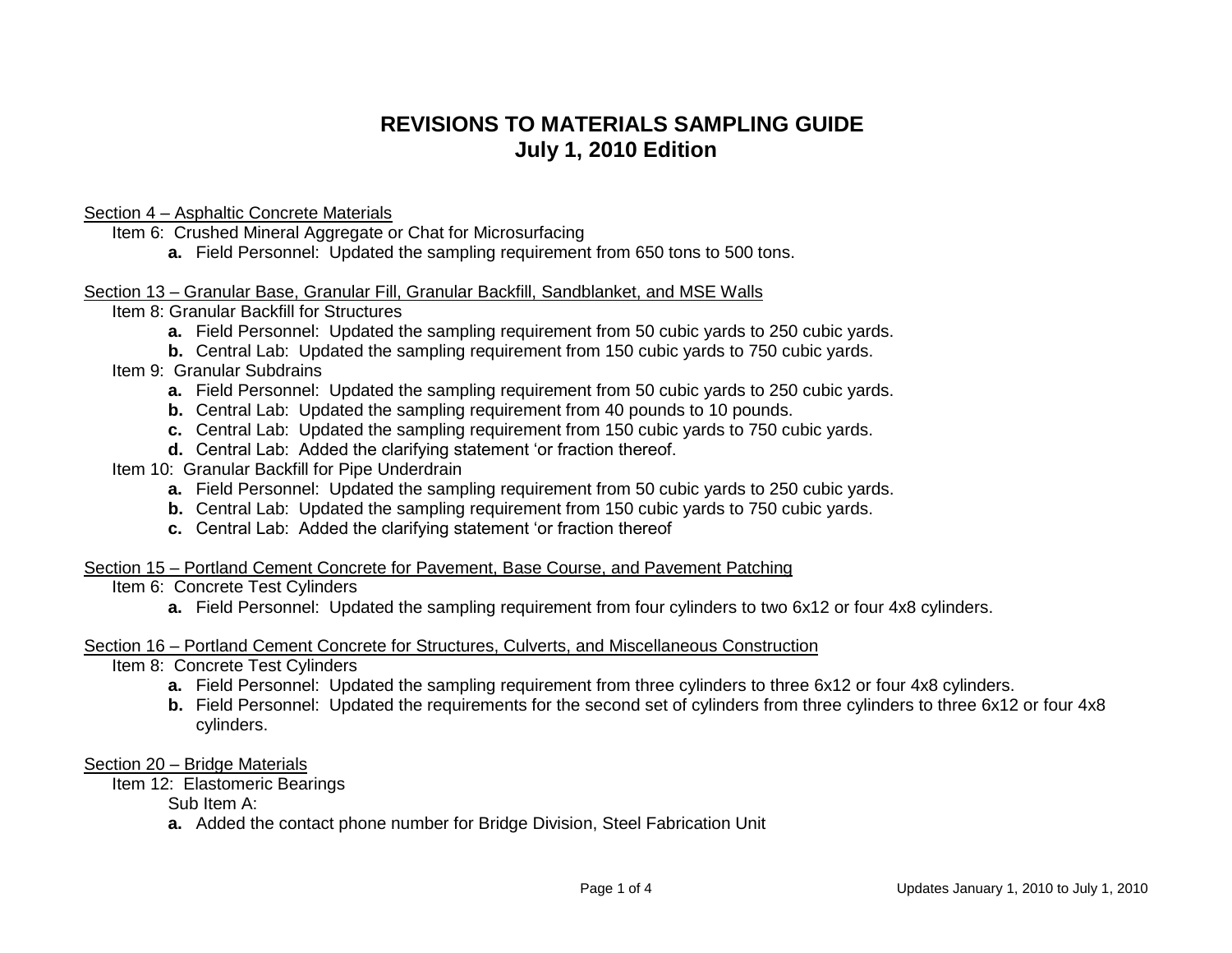Item 12: Elastomeric Bearings

Sub Item B:

**a.** Added the contact phone number for Bridge Division, Steel Fabrication Unit

Item 31: Structural Steel for Concrete Girder Bridges

Sub Item A:

**a.** Replaced Project Manager with Engineer

# Section 27 – Notes

Note 2: Asphaltic Oils, Performance Graded Binders, and Emulsiphied Asphalts

- **a.** Amended gender identify from 'his' to 'his/her'.
- **b.** Added this clarifying statement 'A Bill of Lading may serve as a certificate of compliance, provided it contains all the required information.'
- **c.** Added the form number for the Certified Sample Registration, Form Number DR184.
- **d.** Removed the requirement to contact M&R should the Certified Sample Registration form not be available.
- **e.** Updated the sampling locations to include 'or from the storage tank itself supplying material to that line.'
- Note 6: Portland Cement Concrete
	- **a.** Removed this statement: 'The minimum frequency for determining the yield and air content of plastic concrete and the gradation of the aggregate used is based on an average daily production facility. It is difficult, however, to apply this rate of testing to all phases of concrete construction. In some instances, for adequate control, it may be necessary to perform the required tests more often than the minimum frequency specified. In any case, the frequency control tests should be based in part upon the rate of concrete production and in part upon maintaining proper mix control.
	- **b.** Added this statement: 'The minimum frequency for determining the yield, air content and gradation of aggregates used is based on the average daily production. In some instances, for adequate control, it may be necessary to perform the required test for often.'
	- **c.** Added this statement: 'Concrete Cylinders Size 4x8 inch and 6x12 inch cylinder molds may be used on all projects. When testing 4x8 cylinders, 2 cylinders will be averaged for one test result. Starting January 1, 2011, the Department will accept 4x8 cylinders exclusively, and 6x12 cylinders will no longer be accepted.'
	- **d.** Concrete Cylinders for Pavement:
		- a. Updated this requirement from a set of 'four cylinders' to a set of two '6x12 or four 4x8 cylinders.
		- b. Added this statement: 'Starting January 1, 2011, the Department will accept 4x8 cylinders exclusively, and 6x12 cylinders will no longer be accepted.'
		- c. Removed this statement: 'Unless otherwise required cylinders shall be tested at 7, 10, 14, and 28 days.'
		- d. Added this statement: 'The Project Manager may request a change in the age of testing providing there are two cylinders for the 28-day strength. Extra cylinders shall be made, in addition to, the required number if early testing is requested by the contractor.'
	- **e.** Concrete Cylinders for Structures: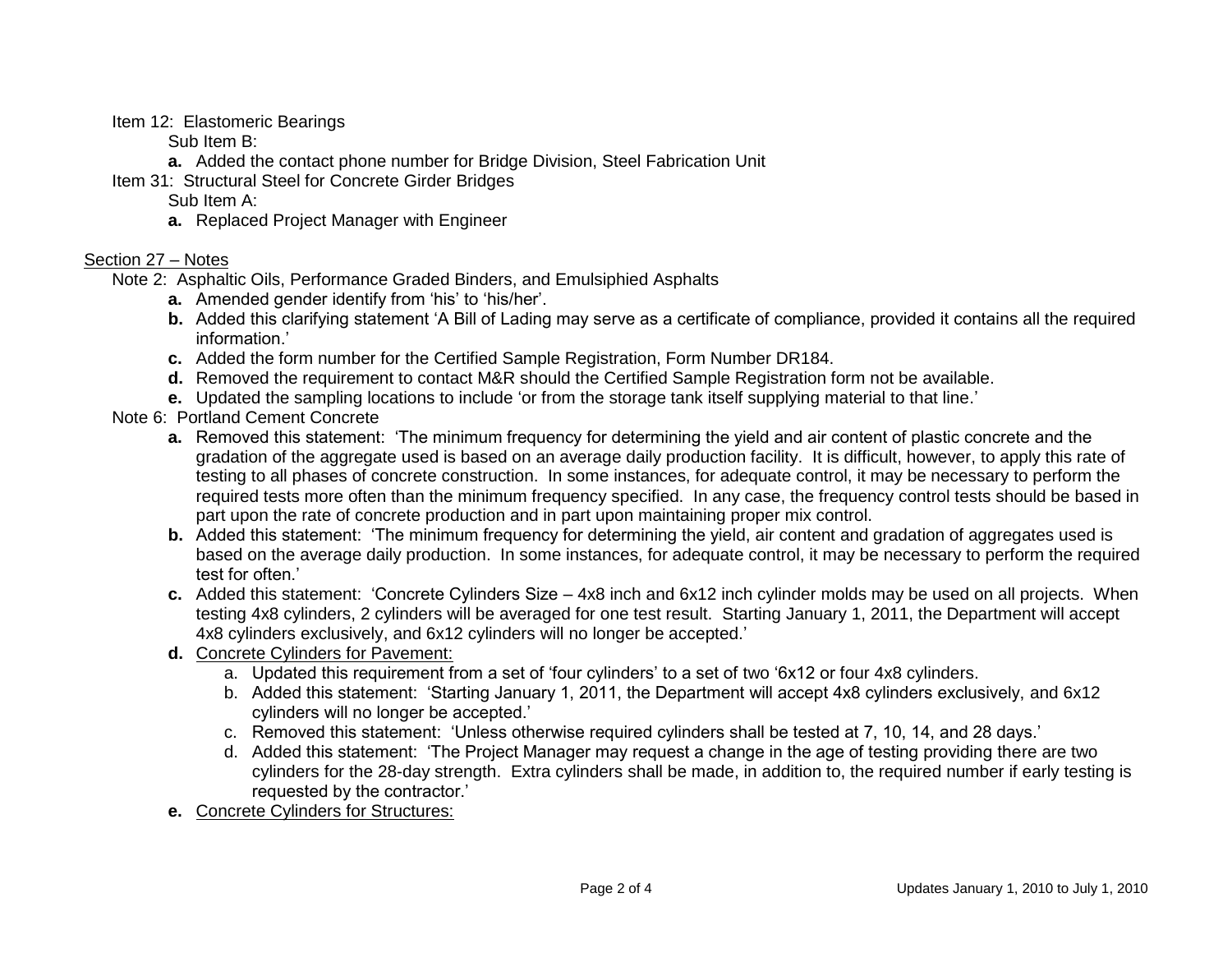- a. Updated this requirement from a set of 'three cylinders' to a set of three '6x12 or four 4x8 cylinders.'
- b. Updated the requirement for additional cylinders to indicate a set of three '6x12 or four 4x8 cylinders'.
- c. Added this statement: 'If 6x12 cylinders are used, one cylinder will be tested for the 7-day strength, and two cylinders will be averaged for the 28-day strength. If 4x8 cylinders are used, the 7-day and 28-day strength will be the average of two cylinders tested.'
- d. Added this statement: 'Extra cylinders shall be made, in addition to, the required number if early testing is requested by the contractor.'
- e. Added this statement: 'Starting January 1, 2011, the Department will accept 4x8 cylinders exclusively, and 6x12 cylinders will no longer be accepted.'
- Note 8: Liquid Curing Compounds
	- **a.** Added this statement: 'Upon passing the tests, the cure compound is approved for one year from the day of testing.'
	- **b.** Removed this statement: 'personnel through the'
	- **c.** Removed extraneous 'and' from this statement: 'Curing compound lot numbers not found must be sampled, tested and approved before being used.'
- Note 14: Steel Bearing Piling, Steel Sheet Piling and Steel Shells for Cast-in-Place Piling
	- **a.** Removed this statement: 'where the chemical analysis will be checked and approved and copies distributed. The Project Manager shall not accept the piling for use until he has received copies of the approved mill test reports from the Materials and research Division, or approval to use this material.'

# Section 28 – Quality Assurance Program for Construction

Section 3: Acceptance Program:

- **a.** Dispute Resolution System:
	- a. Added this clarifying statement: 'On every sample, NDOR will retain enough material to conduct a dispute resolution on the original sample material. If NDOR doesn't have enough original material to sample, NDOR reserves the right to test from in-place material or other means of investigation.'

Appendix A: Sampling and testing Personnel Qualification Program:

- **a.** Qualification Procedure:
	- a. Item A.4.2.1: Added this clarifying statement: 'Newly hired and temporary NDOR employees may obtain provisional certification issued by NDOR Quality Assurance Manager, to be qualified to conduct limited sample and testing as Asphalt, PCC, or Soils/Aggregate Field Technician certification . The provisional certification will permit the employee to perform the material testing while within sight and sound of a certified field or qualified laboratory technician. An employee will be able to perform testing under the provisional certification for a maximum of one construction season.'
	- b. Removed this statement: 'Temporary summer employees, who are students enrolled in post secondary education, will be allowed to work a total of three summers before needing to become fully certified.'

Appendix D: Acceptable Tolerance Limits For Independent Assurance Split or Proficiency Samples

**a.** Asphalt Concrete (Superpave)